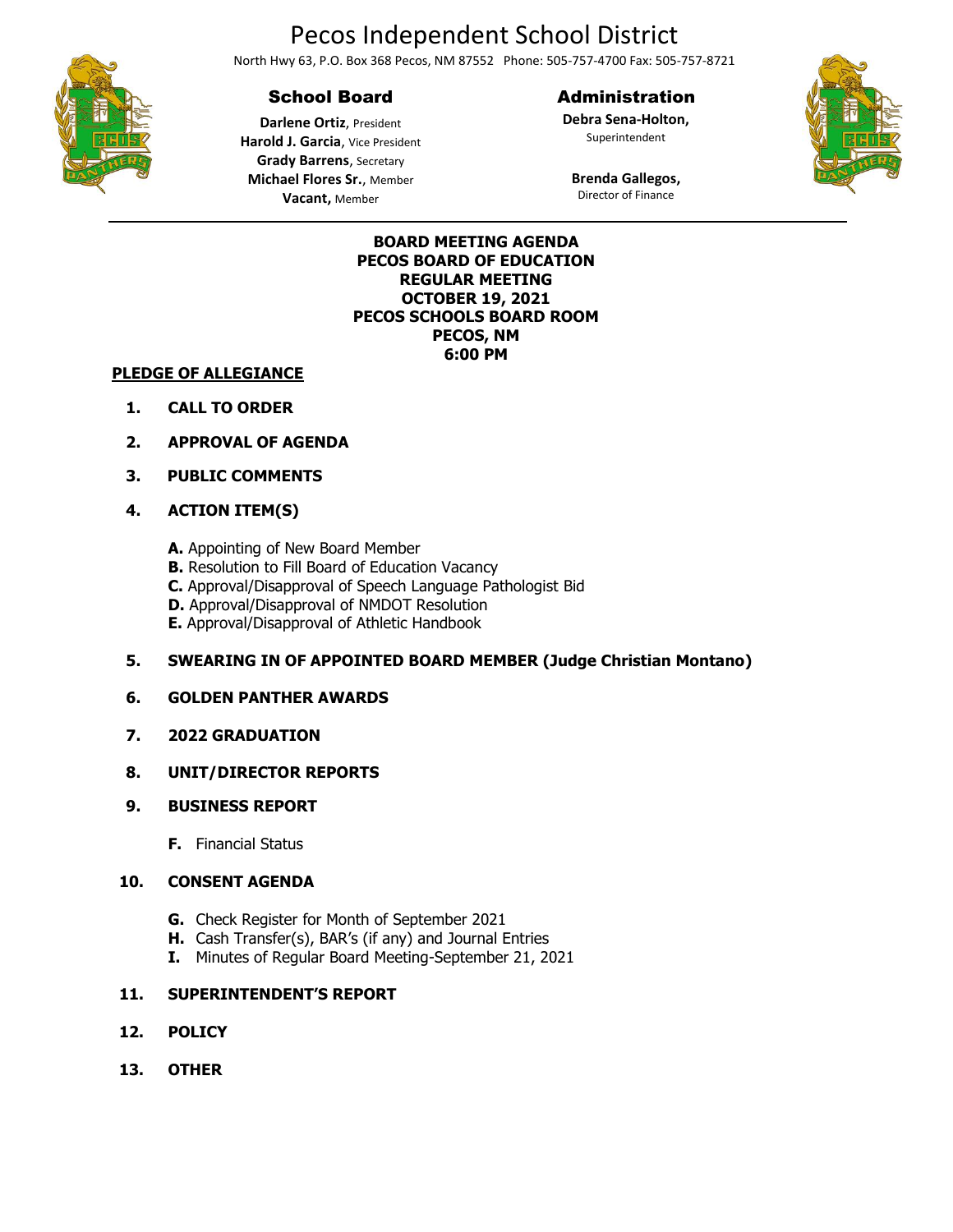## **14. ADVANCE PLANNING**

- ➢ Work Session-November 2, 2021, 5:30 pm, Pecos Schools Board Room
- ➢ Regular Board Meeting-November 16, 2021, 6:00 pm, Pecos Schools Board Room
- ➢ NMSBA Annual Convention Conference-December 2-4, 2021, Embassy Suites Hotel, Albuquerque, NM

#### **ADJOURNMENT**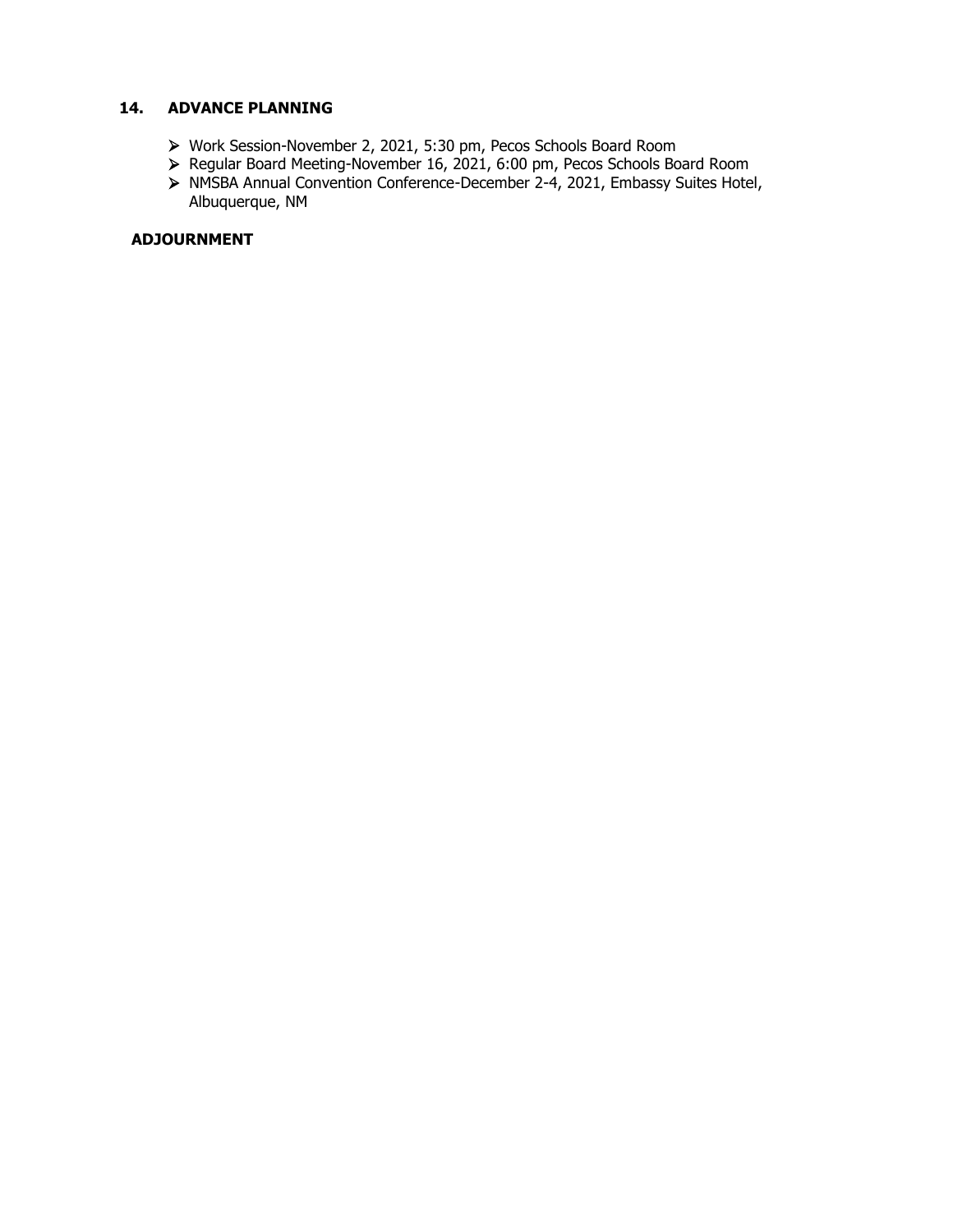# INDEX

# MINUTES REGULAR MEETING PECOS BOARD OF EDUCATION PECOS INDEPENDENT SCHOOL DISTRICT

# PECOS SCHOOLS BOARD ROOM PECOS, NEW MEXICO OCTOBER 19, 2021 6:00 P.M.

|                                                                                                                                                                                                                                                              | 1       |
|--------------------------------------------------------------------------------------------------------------------------------------------------------------------------------------------------------------------------------------------------------------|---------|
|                                                                                                                                                                                                                                                              | 1       |
|                                                                                                                                                                                                                                                              | 2       |
|                                                                                                                                                                                                                                                              | 2       |
|                                                                                                                                                                                                                                                              | 3       |
| Appointing of New Board Member<br>➤<br>Resolution to Fill Board of Education Vacancy<br>➤<br>Approval/Disapproval of Speech Language Pathologist Bid<br>➤<br>Approval/Disapproval of NMDOT Resolution<br>➤<br>Approval/Disapproval of Athletic Handbook<br>➤ |         |
| SWEARING IN OF APPOINTED BOARD MEMBER (Judge Christian Montano)                                                                                                                                                                                              | 3       |
|                                                                                                                                                                                                                                                              | 4       |
|                                                                                                                                                                                                                                                              | 4       |
|                                                                                                                                                                                                                                                              | $4 - 6$ |
|                                                                                                                                                                                                                                                              | 7       |
|                                                                                                                                                                                                                                                              | 7       |
| Solution Check Register for Month of September 2021<br>Solution Cash Transfer(s), BAR's (if any) and Journal Entries<br>Minutes of Regular Board Meeting-September 21, 2021<br>➤                                                                             |         |
|                                                                                                                                                                                                                                                              | 7       |
|                                                                                                                                                                                                                                                              | 7       |
|                                                                                                                                                                                                                                                              | 8       |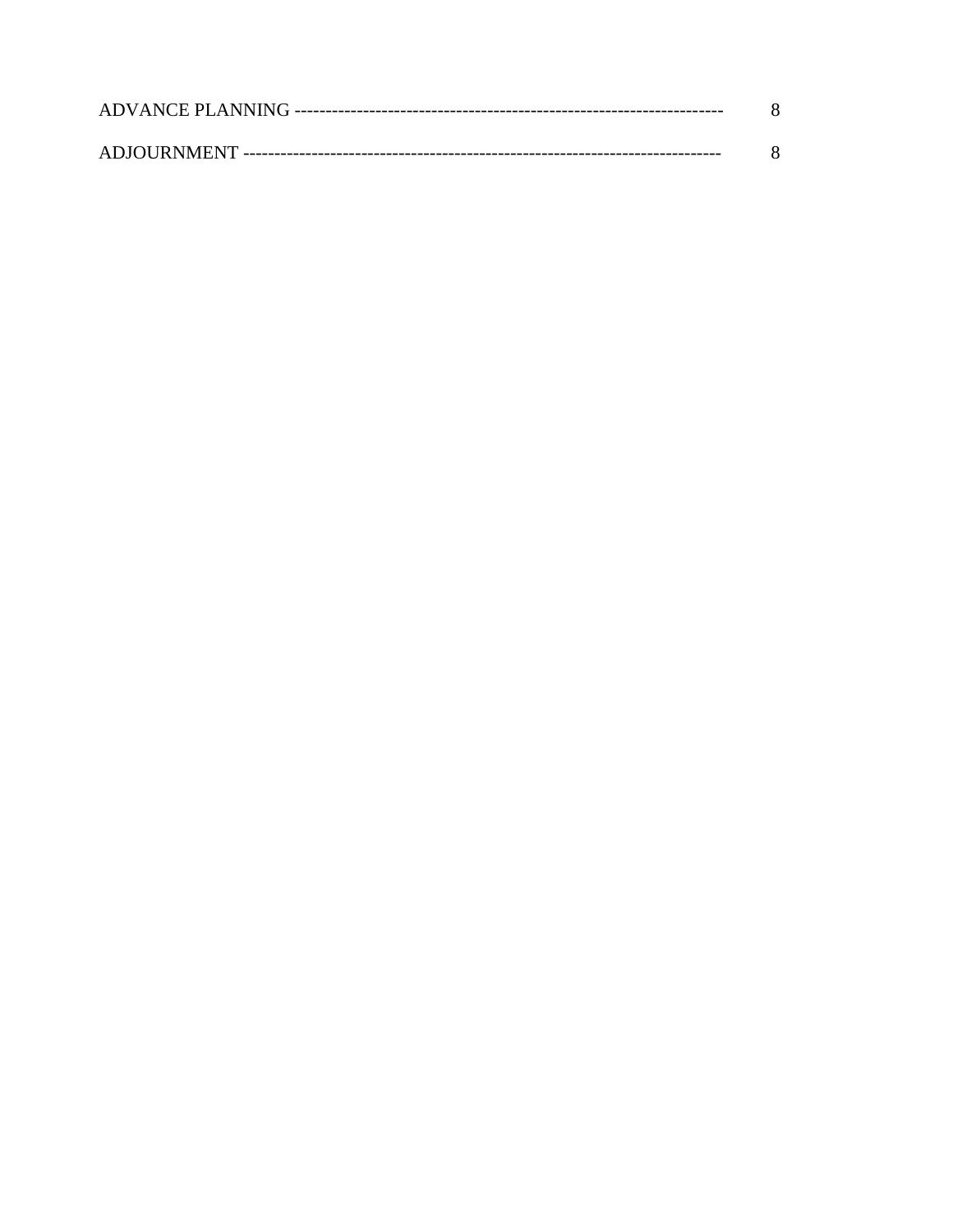#### **MINUTES**

**Regular Meeting Pecos Board of Education Pecos Independent School District Pecos, New Mexico Pecos Schools Board Room Pecos, NM October 19, 2021 6:00 P.M.**

## **PLEDGE OF ALLEGIANCE**

#### **CALL TO ORDER**

The President, Ms. Darlene Ortiz called the meeting to order @ 6:01 p.m.

#### **MEMBERS PRESENT**

Ms. Darlene Ortiz, Board President Mr. Harold J. Garcia, Board Vice President Mr. Grady Barrens, Board Secretary Mr. Michael Flores Sr., Board Member Ms. Debra Sena-Holton, Superintendent Mr. Ginger Nickell, Student Representative

#### **MEMBERS ABSENT**

None

#### **OTHERS PRESENT**

| Claudette Roybal         |
|--------------------------|
| <b>Estrella Gonzales</b> |
| Anali Roybal             |
| Denisha Moodley          |
| Justine Aragon           |
| <b>Brenda Gallegos</b>   |

Pete Vallejo Esther Gonzales Albino Gonzales David Gonzales Cathy Gallegos Cecilia Roybal Emily Ortiz Michael Flores Jr. Jessica E. Flores Leslie Damon Mr. Luis Aragon Mrs. Luis Aragon Angelo Aragon Esmeralda Castillo Sanjuana Valadez Melissa T. Valencia-Flores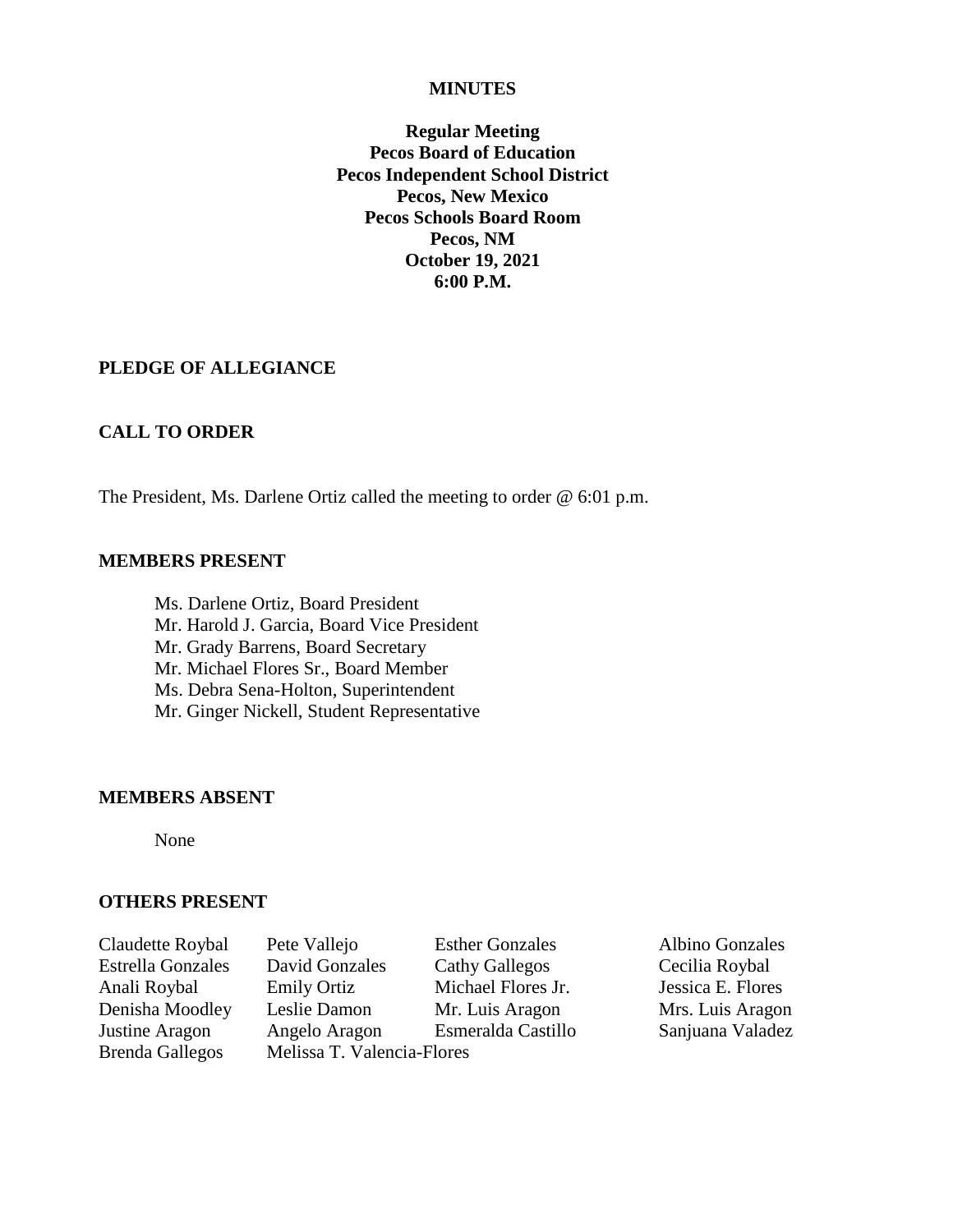#### **APPROVAL OF AGENDA**

Based on Superintendent Sena-Holton's recommendation, Vice President Garcia motioned to approve the agenda as presented, seconded by Member Flores. Motion carried unanimously, 4-0.

#### **PUBLIC COMMENTS**

Mr. Michael Flores Jr., Employee read the following:

Public Comment

Good evening Members of the Board,

I am here this evening to address a matter that was brought to our attention. My wife received a call from one of the applicants for the vacant cheer coach position on Friday. Just to emphasize before I go any further, this person does not live in the District or have any ties to the District, therefore would not know any of this information beforehand. During their conversation the applicant brought up how she was told by Emily Ortiz during her interview on Wednesday that my wife had decided to resign because our daughters had transferred and that the reason for their transfer was because they were being bullied in Pecos.

 $10/19/2021$ 

First of all, my wife began coaching many years before any of my daughters could cheer for her. She never coached for our kids, she was here to build a program for our community and she did, a very successful one at that. Secondly, whatever the reason we had to transfer our daughters is none of Emily's business or anyone else's for that matter. I am disgusted that Emily felt compelled to discuss a personnel matter and student's personal matters during an interview just to gossip. I always thought that personnel matters and student matters were confidential, but I guess I am wrong. This conduct is unprofessional, especially by an Administrator.

Another topic brought up by Emily during this conversation was that I am no longer the Athletic Coordinator. Emily stated that I didn't have an Administrator's license, so I decided to resign. As an Administrator she should know that you do not need an Administrator's license to be a Coordinator. Anyways, again her gossip is incorrect. I did not want to work for Emily, that is why I resigned from Athletic Coordinator. I was not going to carry the program for her like Mrs. Sena-Holton is now.

You may be wondering why I am bringing this issue to you, the School Board. I have been told for many years to just "let it go", "stay quiet" just because of our positions here at the school. I can't do it anymore. The fact that people, Administrators can go around telling lies and spreading rumors is not what I believe you as Board Members would approve of. We are better than that, or at least I always believed we were.

Thank you for your time.

Michael Flores Jr.

Jessica Flores

Ms. Ortiz asked if she may respond and requested to enter into Executive Session. President Ortiz denied the request, stating Public Comments responses are not permitted.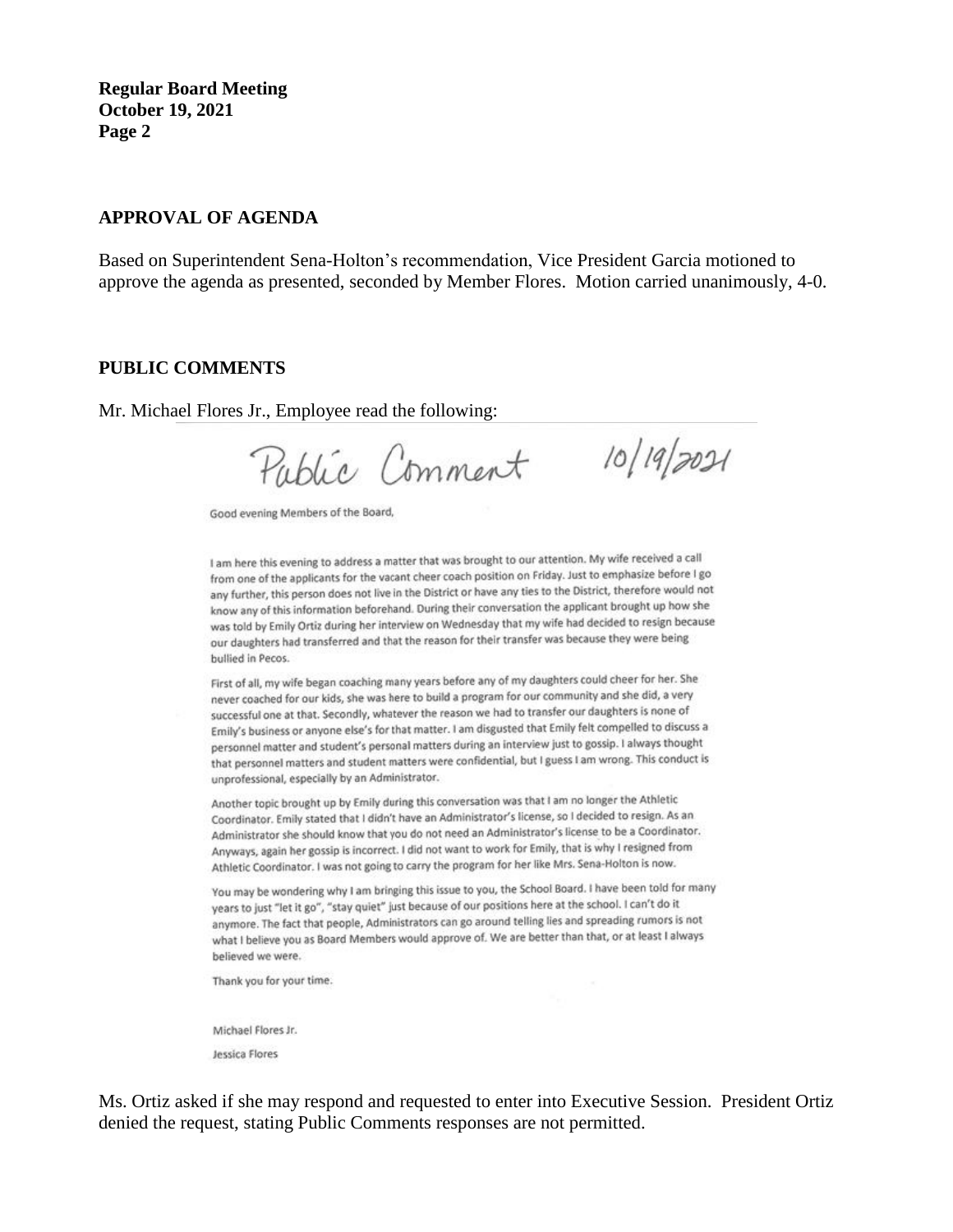# **ACTION ITEM(S)**

## APPOINTING OF NEW BOARD MEMBER

Secretary Barrens moved to appoint Ms. Claudette Roybal as New Board Member, seconded by Member Flores. Motion carried unanimously, 4-0.

## RESOLUTION TO FILL BOARD OF EDUCATION VACANCY

Member Flores moved to approve the Resolution to Fill Board of Education Vacancy, seconded by Secretary Barrens. Motion carried unanimously, 4-0.

## APPROVAL/DISAPPROVAL OF SPEECH LANGUAGE PATHOLOGIST BID

Based on the Finance Director's recommendation, Secretary Barrens moved to approve the Speech Language Pathologist Bid of \$80/hr submitted by Therapia Options LLC, seconded by Member Flores. Motion carried unanimously, 4-0.

## APPROVAL/DISAPPROVAL OF NMDOT RESOLUTION

Based on Superintendent Sena-Holton's recommendation, Member Flores moved to approve the NMDOT Resolution, seconded by Vice President Garcia. Motion carried unanimously, 4-0.

## APPROVAL/DISAPPROVAL OF ATHLETIC HANDBOOK

Based on Superintendent Sena-Holton's recommendation, Secretary Barrens moved to approve the amended Athletic Handbook presented and the proposal by Ms. Nickell to include teachers and band directors, seconded by Vice President Garcia. Motion carried unanimously, 4-0.

# **VIRTUAL SWEARING IN OF APPOINTED BOARD MEMBER (Judge Christian Montano)**

Judge Christian Montano I. administered an oath of office to newly appointed School Board Member Claudette Roybal, congratulated Ms. Roybal, stated she was now official and wished her luck.

Superintendent Sena-Holton and Board Members thanked Judge Montano and welcomed Ms. Roybal.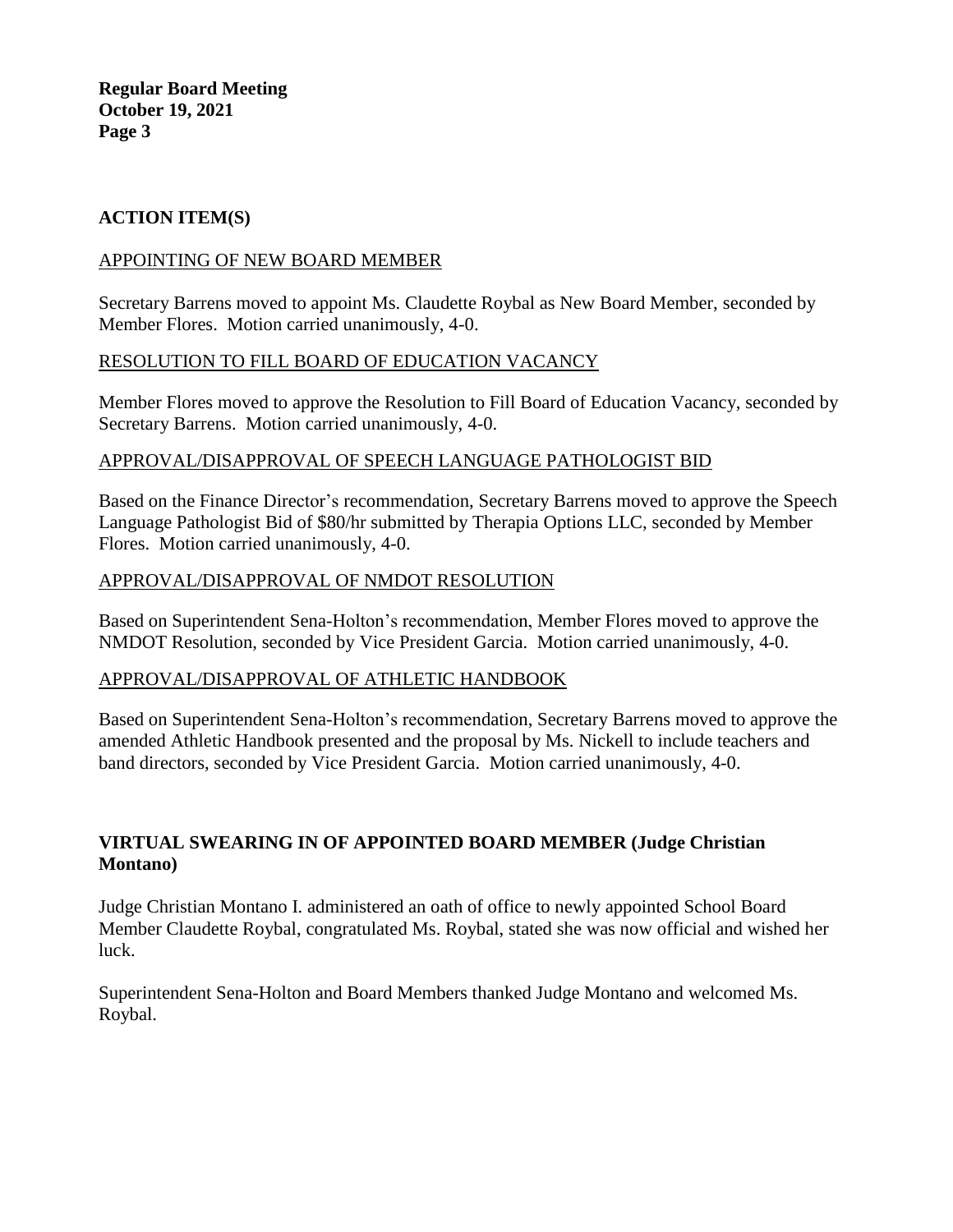## **GOLDEN PANTHER AWARDS**

Principals announced October 2021 award recipients, pointed out attributes that deemed the individual deserving of the award and presented those present with a recognition certificate. The Golden Panthers recognized were David Gonzales-5<sup>th</sup> grader, Johanna Loya-8th grader and Justine Aragon-Senior. Translation of the recognition was provided for Spanish speaking family.

# **2022 GRADUATION**

Superintendent Sena-Holton noted the decision to include graduation on the agenda. She indicated a Senior meeting will take place in the present week, to discuss their activities. She reported the state fair trip did not take place, informing only vaccinated individuals were permitted. Superintendent Sena-Holton mentioned review of the class budget and what it can realistically support.

# **UNIT/DIRECTOR REPORTS**

## **Middle School**

Ms. Moodley reported an increase in tutoring attendance, pointing out 13 students, whereas previously an approximate of four at each session. She noted students are showing significant growth in grammar comprehension, recognized math and vocabulary are concentration areas and expressed gratification for showing proficiency in one of the prioritization areas. She informed more students are participating in student events and pointed out five elementary scholars were included in the middle school enrichment event. Ms. Moodley accredited parent contact as a contributing factor, in accommodating and providing students with participating opportunities. She mentioned several students & Ms. Quintana decorated the cafeteria for Halloween. She recognized everyone in education are struggling with the transition back in to schools and commended the PMS Staff for doing what they have to do and going above and beyond to drive students learning and student engagement. Ms. Moodley conveyed those are the successes she would like to highlight at this time. She identified improving response rates as an area of growth, based on the Quarter 1 Family Survey responses and briefed on promoting other response platforms, as an incentive. She touched on prioritizing substance abuse, a concern relayed through the survey responses and elaborated on the extent of the concern. Ms. Moodley gave emphasis to ensuring students are safe and making healthy decisions wherever they are. She discussed substance abuse awareness initiatives for Red Ribbon Week, an all site collaboration with a continuous focus on students writing, vocabulary grammar etc.; expressing the intent in getting that awareness of the dangers of substance abuse in some ways to prevent it. She reported on the request of the Board to seek reasoning for low tutoring attendance; respondents conveyed transportation, other obligations and not necessary to participate in tutoring.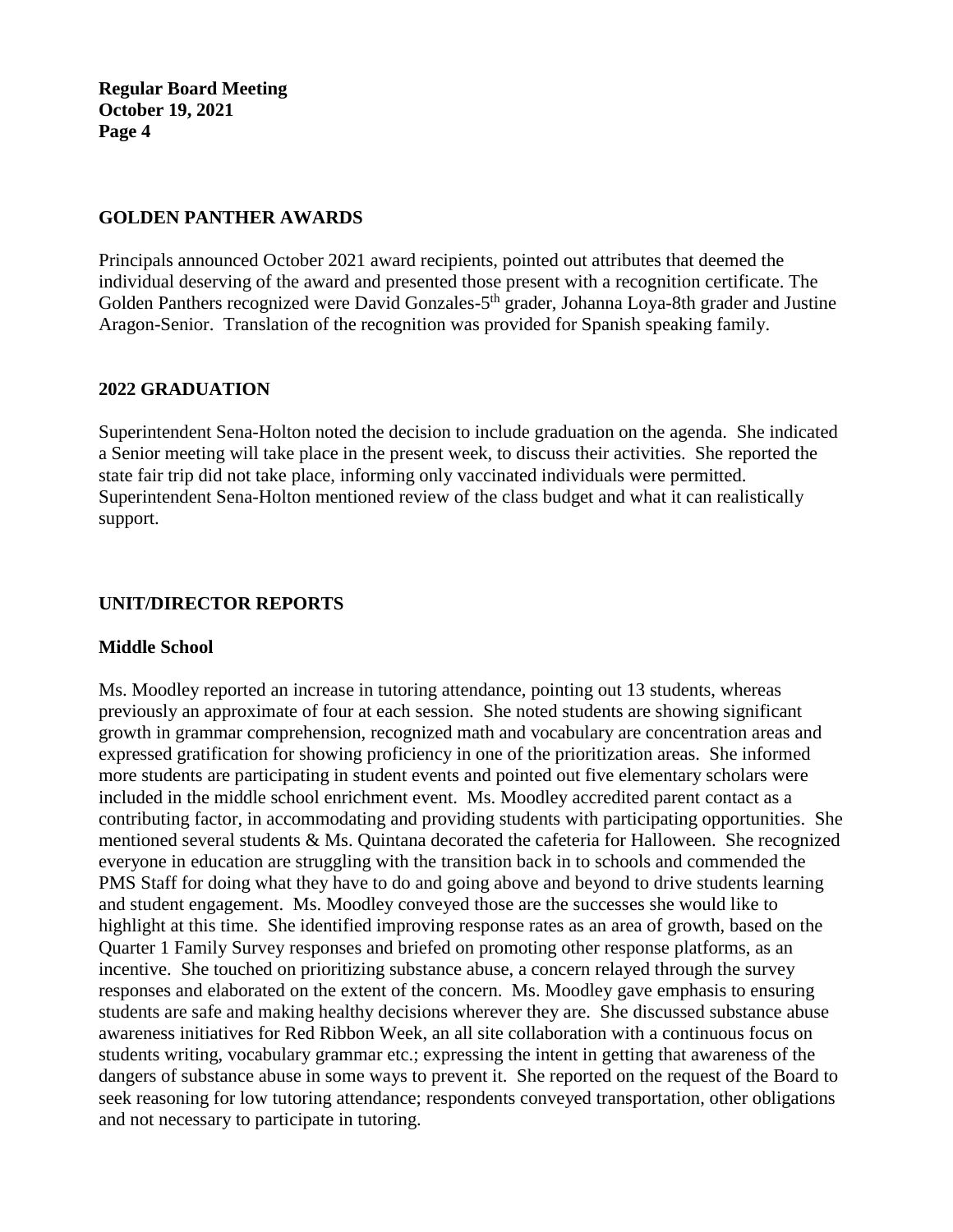# **High School**

Dr. Vallejo noted the dissemination of additional information to students regarding post-secondary academic options, mentioned assessments/events that have been made available for students. He recognized attendance and information is increasing, on account of students being on campus. He touched on assessments and remarked on the influence of the ACT, as a test component for graduation requirements. Dr. Vallejo reported a rise on SEL-Social Emotional Learning referrals, a discovery of students that need the help of a counselor or outside agency to assist in addressing the mental health issues. He commented on the benefit of utilizing resources within the district and the ability to refer outside as well. He acknowledged staff is working towards increasing communication with parents and noted his observation of noticeably more phone calls and outreach by teachers. Dr. Vallejo noted discipline is an area of concentration, recognized the behavior is a lack of being in a structured environment and mentioned several situations have involved drugs and tobacco. He reported majority of the violators are  $9 \& 10$  graders, students who have not been at the high school getting daily reminders on structure and what's needed to do well in class.

## **Elementary School**

Ms. Gallegos spoke of initiatives promoting students within the school, acknowledging organization is the key for the scheme. She mentioned the showcasing of various student achievements on hallway bulletin boards. She informed  $4<sup>th</sup>$  &  $5<sup>th</sup>$  grade issues have simmered down. Ms. Gallegos recognized an overall fatigue with teachers, conveyed they continue to carry out their duties and ensure the needs of students are meet. She pointed out the overall display of respect as an area of concern; discussing the need to be respectful to students, students being respectful towards adults and ensuring students adults in the building are at hand to keep all safe and emphasized every adult is deserving of respect. She commented on her role in involving parents with the effort. Ms. Gallegos briefed on the utilization of high school students to assist with recess activities, complimented the initiative and expressed appreciation to have them on site.

## **Athletics**

Ms. Ortiz announced the district was awarded the 2019-2020 Director's Cup, informing the Director's Cup is awarded annually to the top New Mexico Activities Association member schools in each classification; a points-based award system and reviewed the criteria. She informed the district has earned 1<sup>st</sup> Place for 2019-2020 and 2<sup>nd</sup> Place for 2020-2021. She acknowledged it's a real testament to the hard work that the athletic programs are demonstrating around New Mexico. Ms. Ortiz pointed out the challenge of incomplete schedules, indicated she is currently working to schedule games and gave emphasis to students participating. She informed PISD is hosting the District Cross Country Meet on Friday, October 29, 2021 and announced parent night for Volleyball & Cross-Country Parent Night is Thursday, October 28, 2021. She reported the hiring of a Varsity Cheer Coach, Ms. Danielle Seaboy. Ms. Ortiz mentioned on email received regarding the Tri-City Tournament, touched on the tradition, commented on the revenue generated and suggested consideration. She reviewed sports schedules. She briefed on the Northern Rio Grande Meeting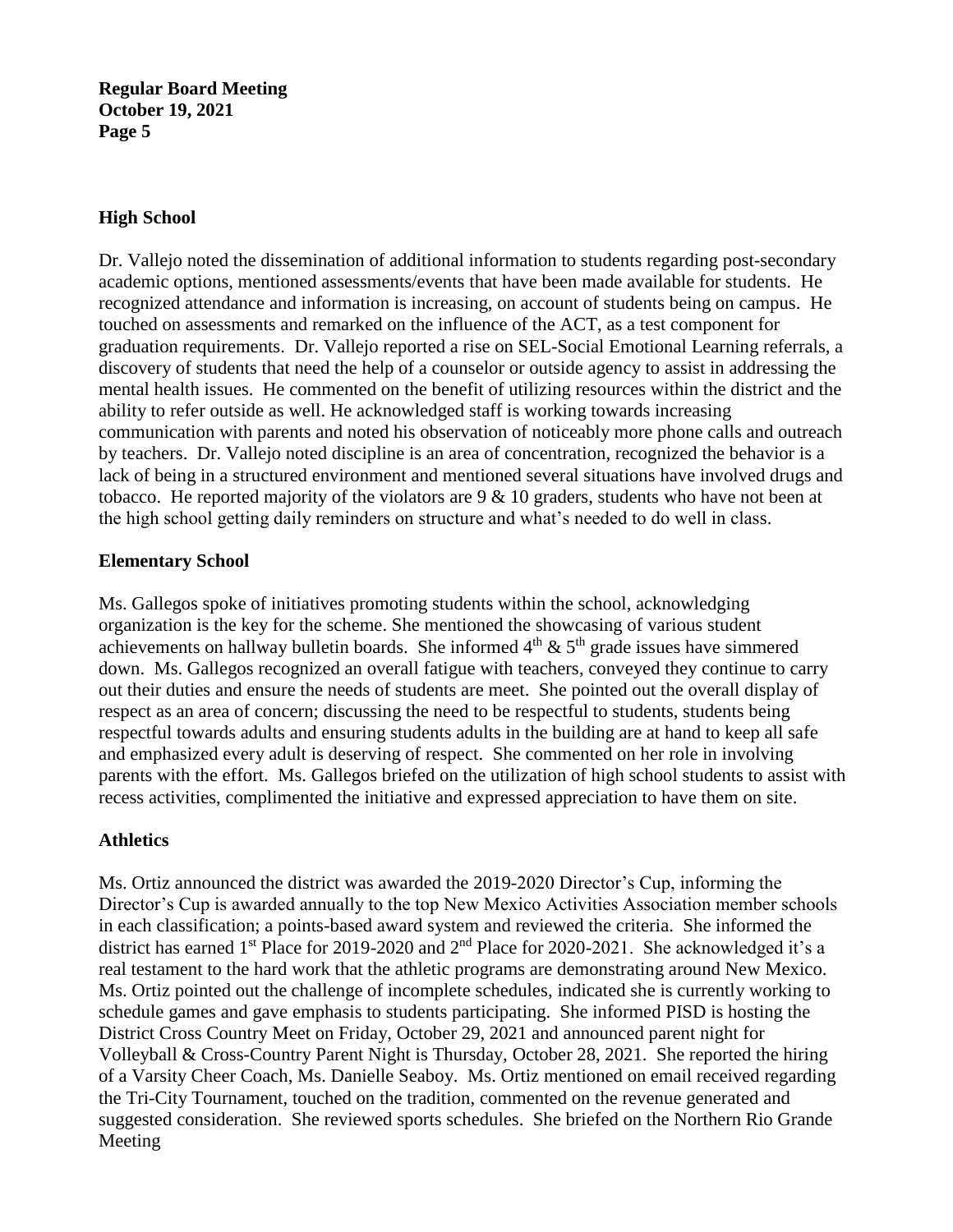held and discussed the Traveling Trophy plan. She announced her attendance of an Athletic Director's Conference and briefed on the information discussed.

Secretary Barrens inquired on middle school basketball teams. Ms. Ortiz confirmed there are both, a boys and girl team.

# **Support Services/Student Nutrition**

Ms. Damon informed PowerSchool training was provided for teachers and Ancillary Staff, announced the UNM Autism Training was extended to district staff and reviewed onsite and online training provided. She pointed out the vacant positions, reported on the servicing of students and mentioned her role with the IEP's and Case Management at the secondary level. She complimented the efforts of the elementary teacher and secondary substitute teacher for their efforts and assistance. Ms. Damon expressed appreciation for the approval for the Speech Therapist and discussed compensatory services. She reported the current enrollment of 91 students, noting an increase from last year at this time. She pointed out the struggle of creating new documents for the new PowerSchool IEP Software System.

Ms. Damon announced a cleaning day is planned for Friday, October 22, 2021. She mentioned the planning for the Thanksgiving Meal, scheduled for November 18<sup>th</sup> and noted parents are not invited. She expressed concern with food availability.

Ms. Nickell asked if other food producers have been looked into. Ms. Damon informed the district utilizes three approved vendors by the New Mexico Public Education Department and informed the utilization of unapproved vendors will need to go through the bidding process. She briefed on an opportunity to participate in a kitchen grant, to purchase supplies, appliances, anything that will assist with energy efficiency. She mentioned personality conflicts and limited substitute cooks.

Ms. Nickell presented a complaint regarding the location of the student parking. Superintendent Sena-Holton informed the location is utilized for access to the primary entrance, for COVID procedures. Ms. Nickell inquired on a community cleanup day and presented a proposal. Superintendent Sena-Holton recommended partnership with the Upper Watershed Association and Student Council. Ms. Nickell expressed a high school heating concern. Superintendent Sena-Holton pointed out the replacement/upgrade of heating units with CARES Monies. Ms. Nickell shared a positive; students really enjoy Mr. Padilla's class. She commented on and expressed appreciation for mask breaks and recommended including in Fridays Class Schedule. She requested traffic signage for in front of the secondary school.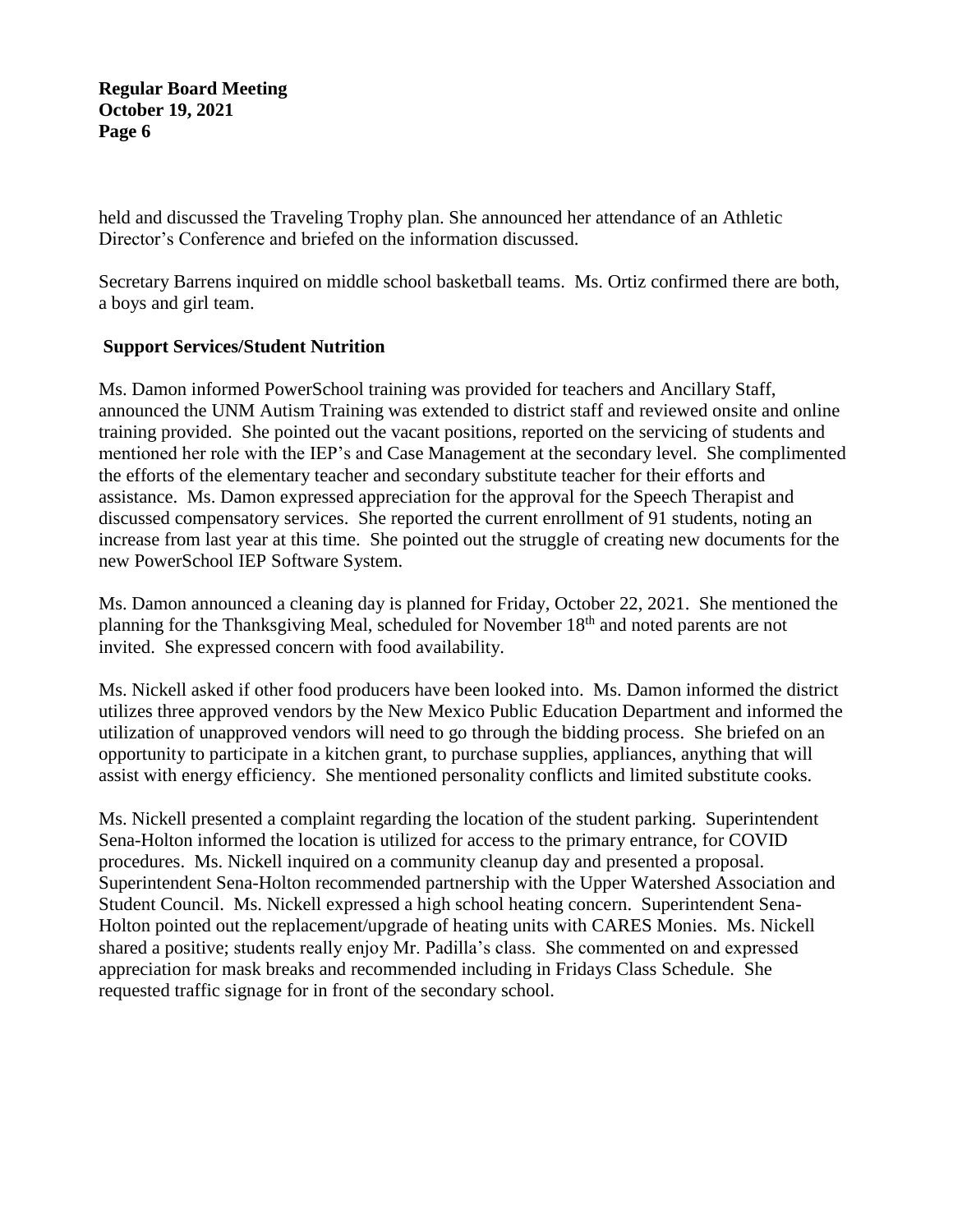#### **BUSINESS REPORT**

## **FINANCIAL STATUS**

Ms. Brenda Gallegos, Finance Director announced the report within Board Packet is the Quarterly Cash Report that gets submitted to NMPED, notified of the submission and reviewed its context. She informed all funds are in good standing. She pointed out the negative Food Service Balance, conveyed she is awaiting NMPED reimbursement and pointed out it's an approximate three-month process. Ms. Gallegos summarized the Payroll and Accounts Payable Report, Check Register for the Month of September 2021, Cash Transfers/BAR's, Internal BAR's and Journal Entries.

## **CONSENT AGENDA**

Check Register for Month of September 2021 Cash Transfer(s), BAR's and Journal Entries (if any) Minutes of Regular Board Meeting-September 21, 2021

Based on Superintendent Sena-Holton's recommendation, Vice President Garcia moved to approve the Check Register for the Month of September 2021, Cash Transfer(s), BAR'(s) #3-#5 (if any), Internal BAR's, Journal Entries and Minutes of the Regular Board Meeting-September 21, 2021, seconded by Secretary Barrens. Motion carried unanimously, 5-0.

## **SUPERINTENDENT'S REPORT**

Superintendent Sena-Holton reported the first Parent Academy on October 4<sup>th</sup>; conveyed attendance was poor and mentioned her advertisement efforts. She recognized the second half day; conveyed principals are utilizing the time to meet and mentioned the login of all Professional Development. She announced the new website will go live on October 20, 2021. Superintendent Sena-Holton mentioned the completion of Title IX Presentations with middle school and gave feedback on the presentation. She reported the resignation of a middle school teacher, recognizing it as a struggle. She spoke of hail damage, reported the damage worth and briefed on an insurance dispute.

Member Roybal asked if teachers have signed up for Sexual Misconduct Training developed by Poms and Associates & Vector Solutions. Superintendent Sena-Holton informed the training was completed by all staff last year and stated it was a requirement this year. She noted the training included coaches.

#### **POLICY**

None